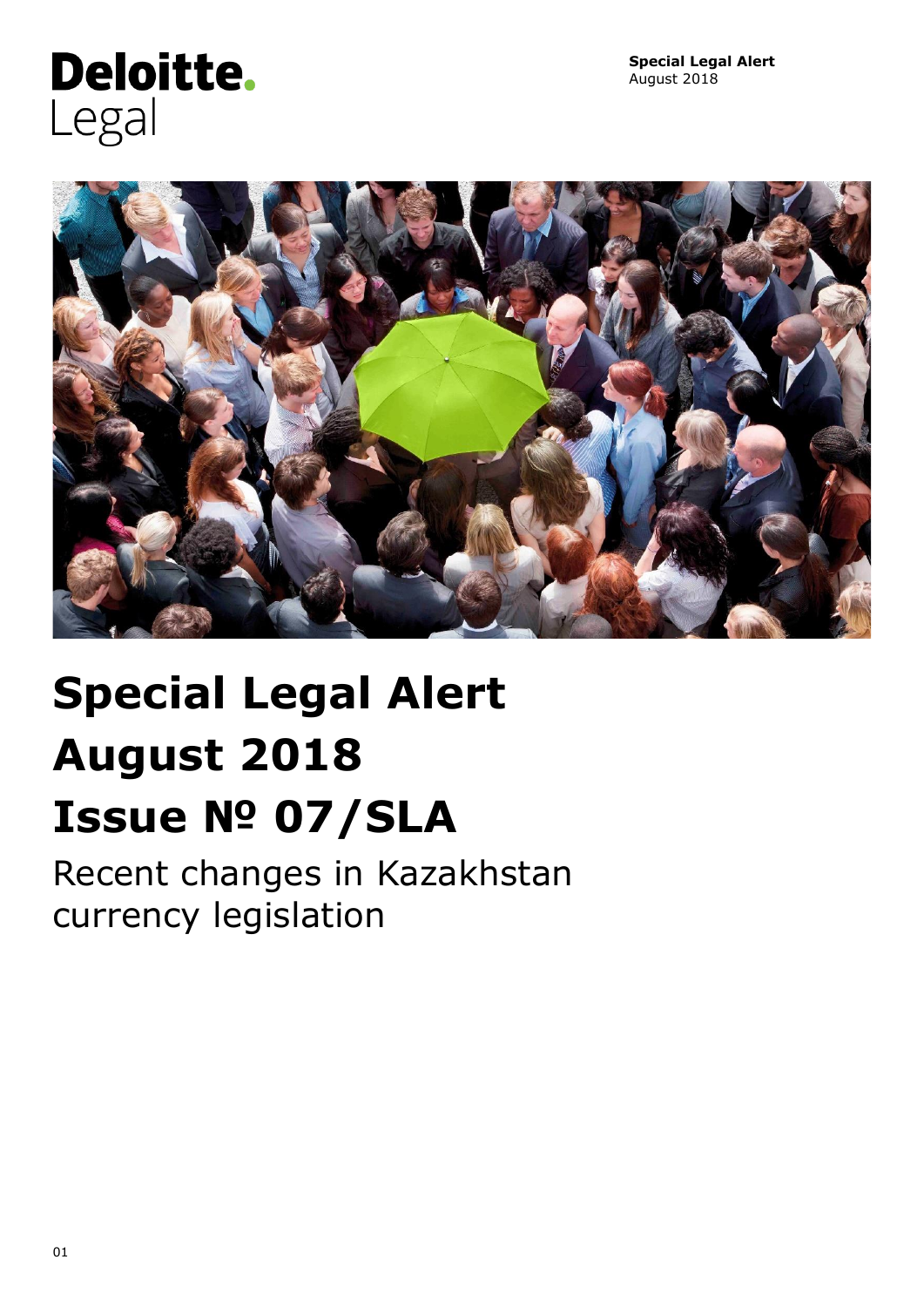## **Dear friends**

In this special legal alert, we discuss the latest and most significant amendments envisaged by the Currency Regulation and Currency Control Law (the "Law"), which deal with currency residence status and introduce a number of new provisions, as follows:

## **Currency Residence Status:**

- For the purposes of currency control, the following entities are recognised as **residents**:
	- a) branches of foreign financial organisations
	- b) branches (representative offices) of foreign nonfinancial organisations with permanent establishments in Kazakhstan, as prescribed by the Tax Code
- By the same token, the following entities are recognised as **non-residents**:
	- a) legal entities and organisations that have not created a legal entity, which are incorporated overseas and located outside of Kazakhstan; as well as branches (representative offices) in Kazakhstan whose operations do not lead to the creation of a permanent establishment in accordance with the Tax Code
	- b) branches (representative offices) of foreign nonfinancial organisations whose non-resident status is established by treaties (in accordance with a Kazakhstan Government act) concluded on behalf of Kazakhstan with foreign organisations, and which entered into force before the Law

## **New Currency Regulation Provisions:**

- The Law, among others, permits transactions between:
	- a) branches (representative offices) of foreign organisations
	- b) residents authorised to conduct currency transactions with residents by laws of Kazakhstan or prior to the Law being enacted, by presidential acts
	- c) professional securities market entities performing currency transactions on behalf of clients, individuals or legal entities to transfer money and financial instruments from accounts (to accounts) to record and store money and financial instruments belonging to customers, to execute and terminate brokerage service contracts
- d) the recipient of minerals on behalf of the State, which, in accordance with the Tax Code, it receives in consideration of a subsoil user's execution of a tax liability in kind, and connected with the transportation, storage and sale of such minerals
- e) individuals for goods, work and services in the Khorgos International Centre for Cross-Border Cooperation Special Economic Zone
- Foreign exchange operations carried out in the Astana International Financial Centre are outside the legal remit of the Law and related to financial and professional services in the Astana International Financial Centre are covered by acts of the Astana International Financial Centre in consultation with the National Bank.
- The National Bank or authorised banks will monitor currency transactions by assigning registration numbers (a record of registration instead of registration and notification) to:
	- a) foreign exchange contracts for the movement of capital (with the exception of authorised banks and branches (representative offices) of foreign organisations)
	- b) accounts of resident legal entities (other than authorised banks and branches (representative offices) of foreign organisations) in foreign banks
	- c) export/import currency agreements settled through the accounts specified in paragraph b) above
- The National Bank receives notification of currency transactions conducted, including on behalf of clients, from authorised banks in the form of reports.
- Authorised banks provide notification of currency transactions conducted if their value equals or exceeds the threshold value as reported by both resident and non-resident customers, when making payments and/or cash transfers.
- The notification threshold for currency payments and/or transfers, currency transaction codes and the procedure for submitting the information specified in this paragraph are determined by the rules for performing foreign exchange operations in Kazakhstan.
- A resident legal entity (with the exception of a bank and branch or representative office of a foreign organisation) will also be obliged to notify the National Bank if an account in a foreign bank that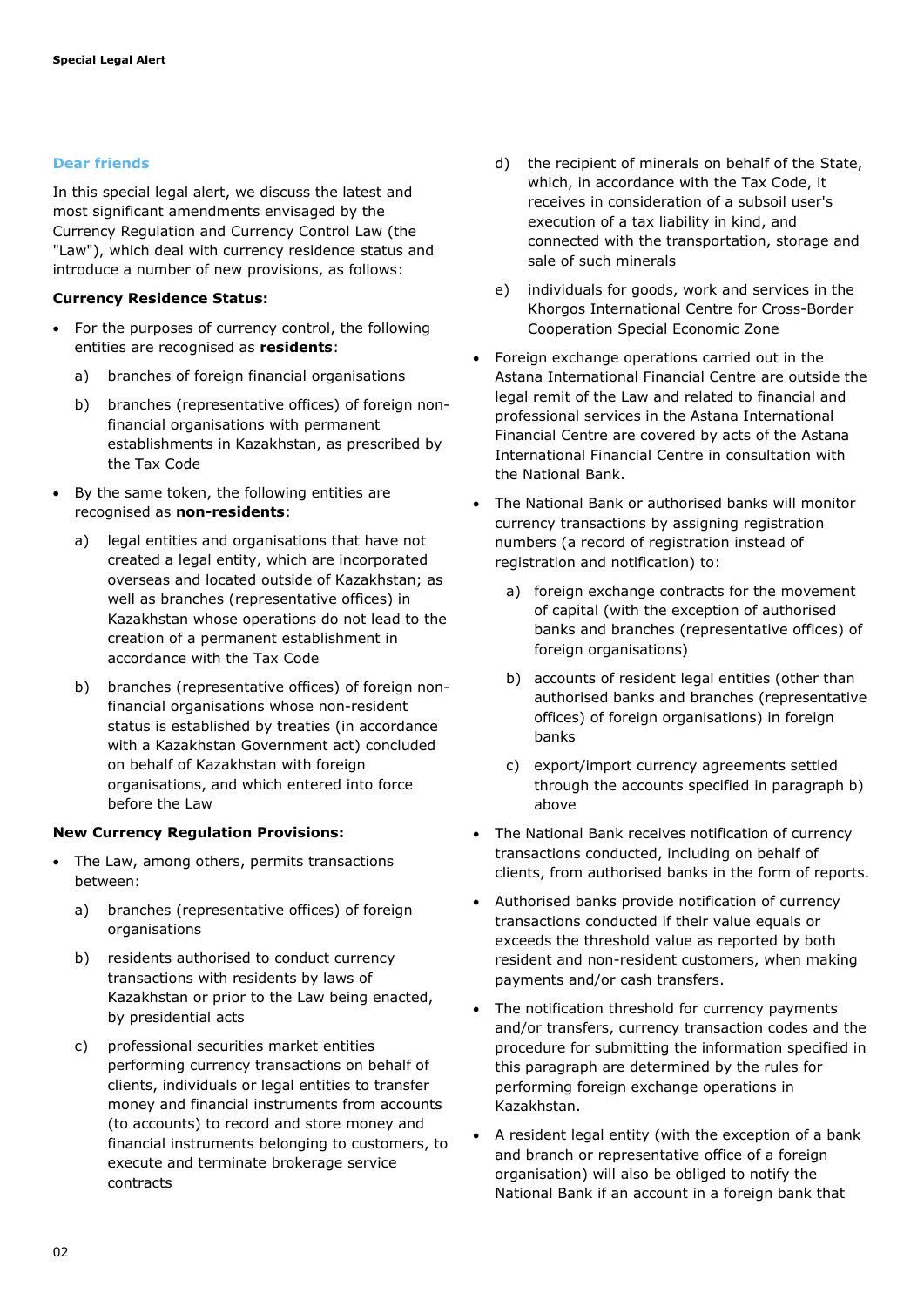has been assigned a registration number changes or closes.

- Importantly, resident individuals are not required to notify the National Bank of their accounts in foreign banks; instead authorised banks will notify it when transferring cash from individuals' accounts to foreign bank accounts.
- The Law also requires branches (representative offices) of foreign non-financial organisations with operations in Kazakhstan of more than one year to provide the National Bank with information on transactions with residents and non-residents in the form of reports, including at the National Bank's request.
- To prevent the withdrawal of funds from the country, authorised banks should request a resident's authorisation to transfer money for certain currency transactions (for example, interest-free financial loans of over 720 days by a resident to a nonresident) with the restrictions established by the Law. The above permission is drafted in free form. A single authorisation is permitted for all currency payments and/or cash transfers under a single

foreign exchange contract whereby foreign exchange operations may lead to the withdrawal of cash from Kazakhstan. The law has also established a list of currency transactions that may be used to withdraw cash from Kazakhstan.

- **The New On Currency Regulation and Currency Control Law will come into force on 1 July 2019, with the exception of certain provisions, which will be enacted from 16 December 2020.**
- In addition to the Law, the President has also approved amendments to a number of legislative acts dealing with currency regulation and currency control; the risk-based supervision of financial organisations; consumer protection in the financial services market, and improvements to National Bank performance. A significant change has been the National Bank's introduction of a motivated assessment concept and supervisory response measures in relation to banks and organisations performing certain types of banking operations, bank holdings, their managers, organisations comprising banking conglomerate, major bank participants, persons meeting the characteristics of major bank or bank holding participants.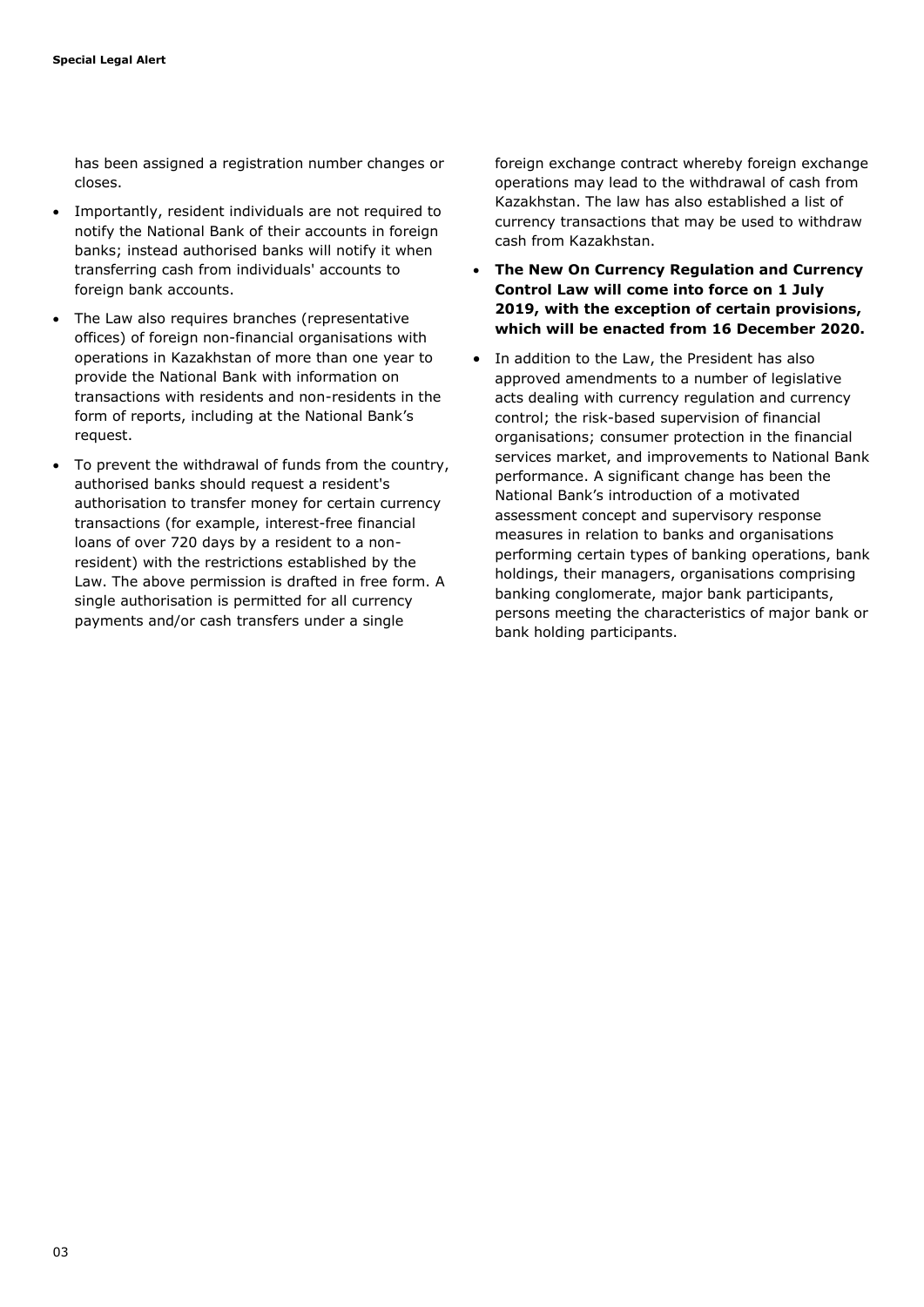- This document provides an in-depth analysis of the most significant amendments and changes planned to be introduced into legislative acts regulating business across a wide range of sectors. Our main objective is to inform our active and potential clients of the new developments in various areas of law.
- Deloitte is not responsible or liable for the use of the information contained in the document.
- The information contained in this document contains comments and conclusions based exclusively on information received from open sources.
- Even though this document covers topics of a legal nature, it is not a legal conclusion on any of the issues discussed in it.
- The aim of this document is to provide information of a general nature. Deloitte does not accept management decisions for anyone having read this document, and also does not take responsibility for any decisions taken based on the details provided in this document. Our conclusions are of an exclusively informative nature. Anyone having read this document will be responsible for any decisions taken to implement or refuse to implement recommendations and advice, if contained in this document.

## How Deloitte can help

Deloitte Legal will be glad to provide detailed advice on any questions you may have after reading this Special Legal Alert. The contact details of the main team members are shown below.

The Deloitte Legal team provides unique legal advisory services in various spheres, such as:

Corporate Law

M&A transactions, investment support

Environmental Law

Subsoil Use

WWW.

Labour Law and Immigration

Commercial Law:

- Contractual relations
- Licensing and Regulatory
- Real Estate

Legal Due Diligence

Restructuring, liquidation, insolvency